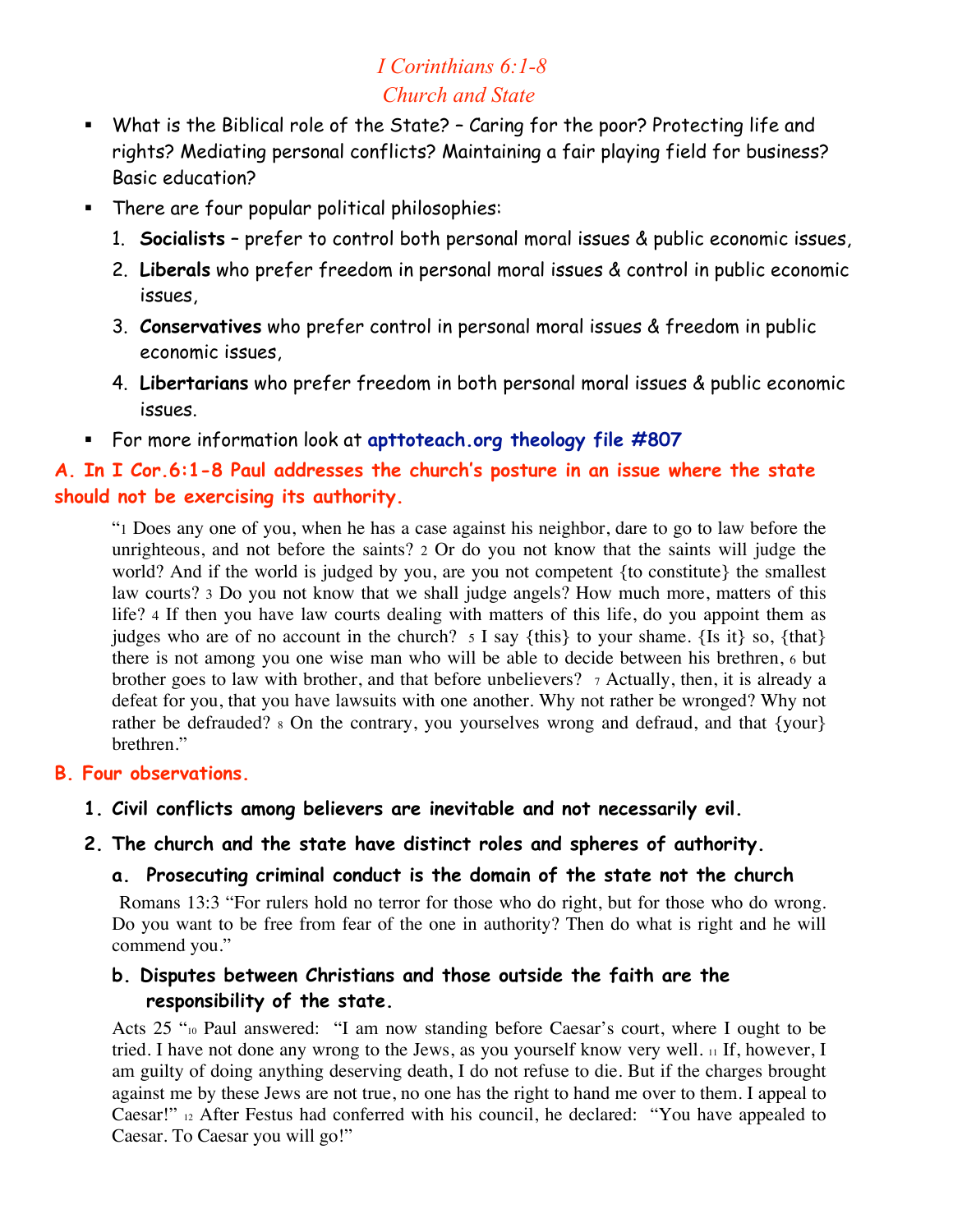- **3. Christians should look to the church to mediate relational conflicts between members.**
- **4. Justice is not the ultimate goal of Christian community.**
- **C. The point of this text**

**Christians need to take community life seriously and not give too much authority to the state.**

### **D. In what sense is America a "Christian nation?"**

- 1. There are four forces that made a contribution to the development of our republic.
	- a. **Classic Republican model**  This model respects both the necessity of respecting self interest and societal interests. It sees social restraint as necessary for controlling self-interest that may be destructive to community. This is in contrast to both raw self-interest and raw societal interest.
	- b. **Puritan Christian values** These values include a God-ordained and sanctioned plan centered in a covenant community of individuals and state interests with accountability of conscience before God.
	- c. **Enlightenment ideals**  Rationalism, Humanism, Pragmatism
	- d. **Pluralism** tolerance of individual differences within a broad framework of common cultural, "rules of engagement."
- 2. America was founded as a **"Christian nation"** only in the sense that it:
	- a. Assumed that we live under a sacred canopy a God-centered universe.
	- b. Assumed a personal and public ethic shaped (roughly) by Biblical moral law.
	- c. Assumed a personal moral accounting of individual conscience before God.
	- d. Assumed a sense of Divine calling and favor.
	- e. Assumed a view of humanity that respected both its dignity and depravity.
- 3. America was not an evangelical Christian nation, but rather a nation that held to a very **general Biblical ethic** and worldview.
	- a. It was a secular state with the soul of a saint. It separated the state from the church (any one denomination or sect), but not the state from a generic theism.
	- b. Thomas Jefferson called it **"general religion"** (the general creed that distills values common to all sects, in all religions, from all cultures).
	- c. The Mayflower Compact with its strong Christian language stands in marked contrast with the American Constitution. This was because the Compact reflected the old worldview that came to America from Europe, a view that the founding fathers of Revolution deliberately set out to counter.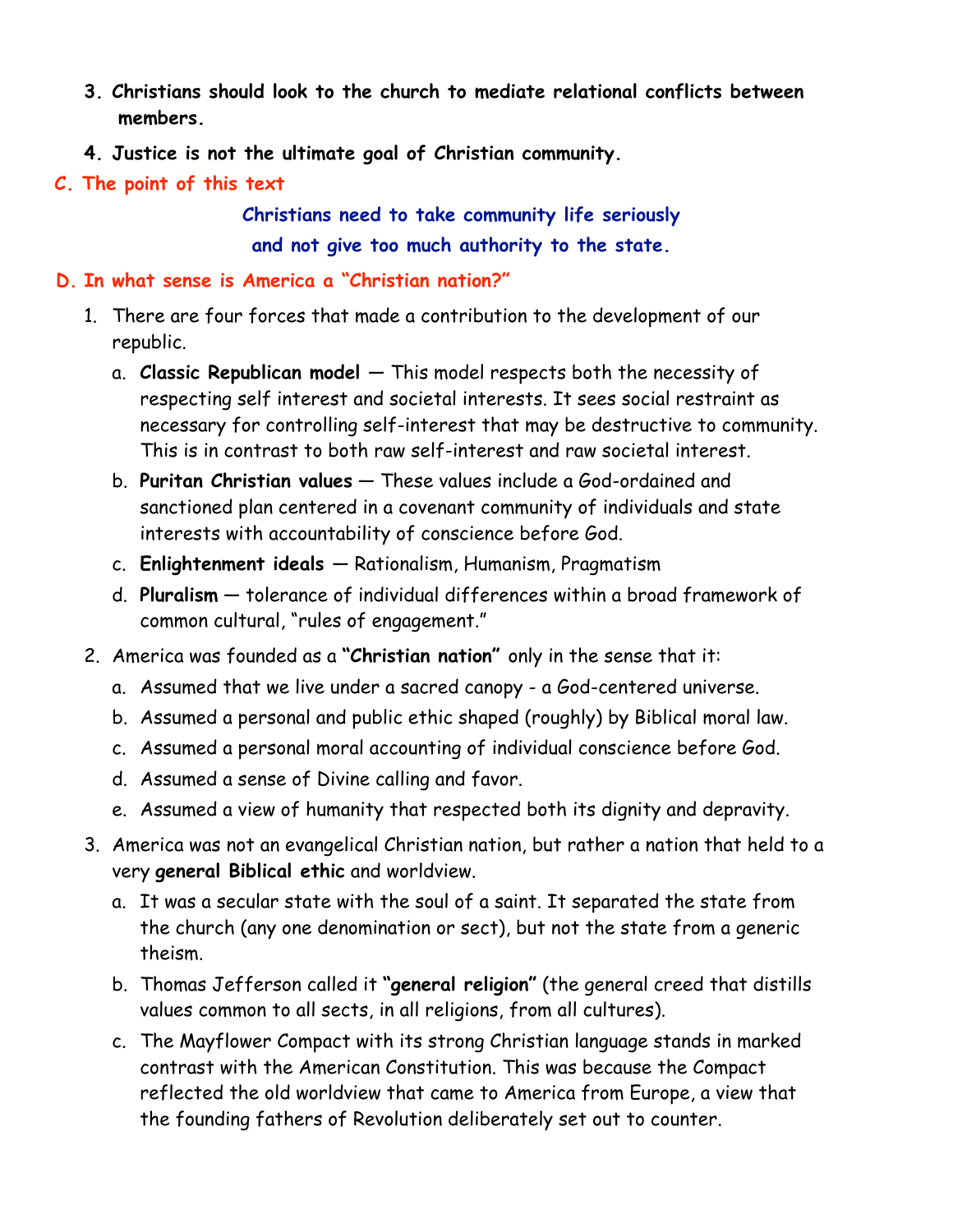- d. When we read the essays and speeches of our eighteenth and nineteenth century forbearers, one of the most striking revelations is the extent to which they shared a common moral vocabulary. This vocabulary was drawn from both the Judeo-Christian Biblical tradition and the Greco-Roman classical tradition (America was called "the new Athens.")
- e. In 1797 America made a treaty with Tripoli, declaring that "the government of the United States is not, in any sense, founded on the Christian religion." This reassurance to Islam was written under Washington's presidency, and approved by the Senate under John Adams.
- 4. America was to be a **civil society** with support from both government and religion.
	- Civil society is characterized by Law and order, Diversity, and Tolerance.
	- When civil society is weak it can be taken over by either government or religion resulting in **Fanaticism** (intolerance, forced uniformity, and lack of human freedoms). Civil Society and Fanaticism by Dominique Colas, Stanford Univ. Press. 1997

## **E. The nature of the American democratic republic**

1. **It is two principles** held in balanced tension.

| <b>E PLURIBUS</b>      | <b>UNUM</b>                 |
|------------------------|-----------------------------|
| Diversity              | Unity                       |
| Enlightenment ideals   | Classical & Biblical values |
| Freedom                | Order                       |
| Individuality          | Community                   |
| Personal choice        | Common good                 |
| Personal rights        | Social responsibilities     |
| Man is exalted by self | Man is both sacred & sinful |
| Man deserves freedom   | Man needs restraint         |
| A democracy            | A republic                  |
| The Constitution       | The Bill of Rights          |

- 2. **Neither of these two forces can to be allowed to dominate** or eclipse the other.
	- a. America is not to be **E PLURIBUS (Period)**  a radical democracy where everyone is free to do what is right in their own eyes, a tyranny of the masses.
	- b. Nor is America to be **E PLURIBUS UNUM (IN CHRISTO)** a theocratic state where unity is "in Christ" or defined by evangelical Christianity.